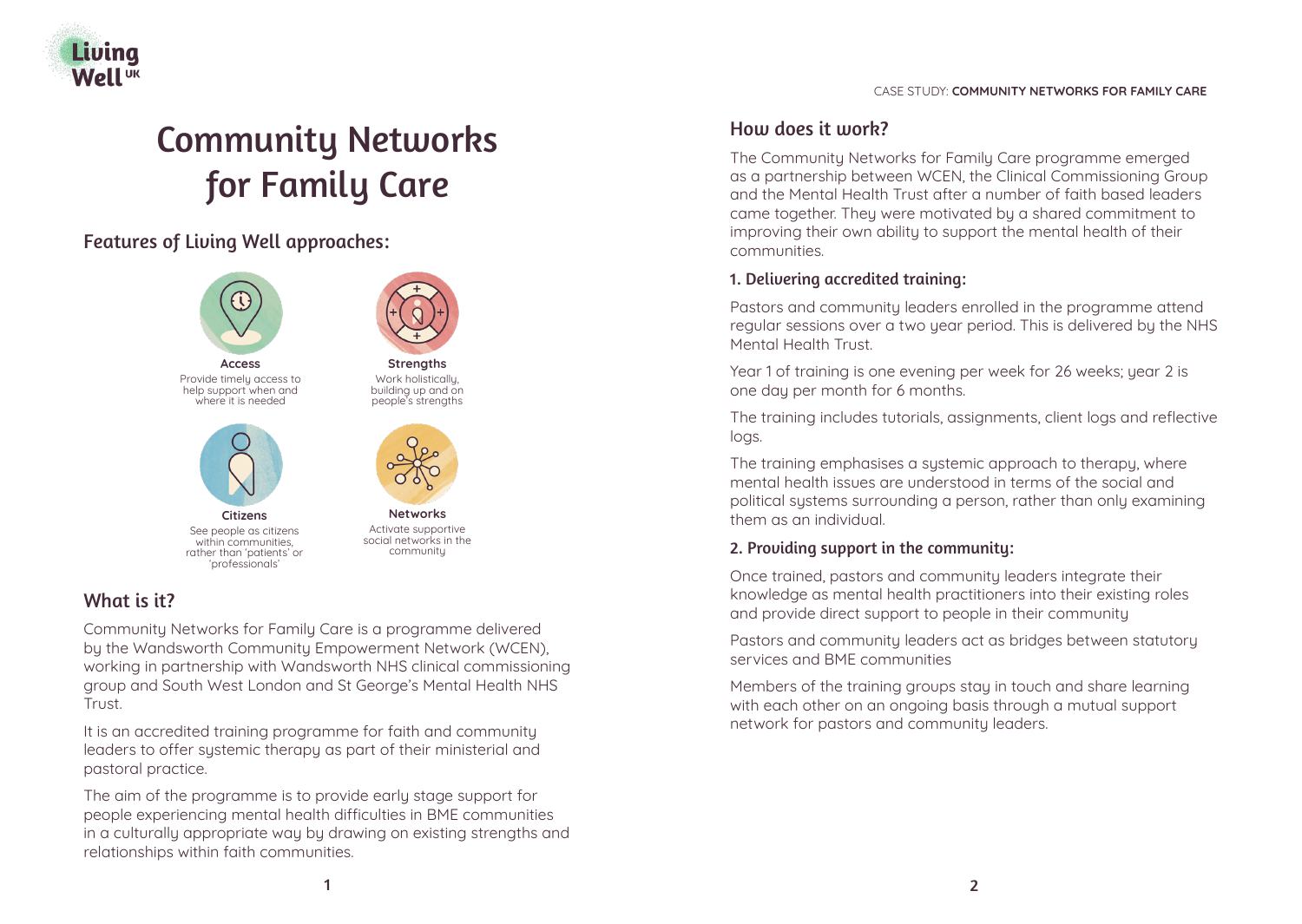

# The difference it makes

#### CASE STUDY: **COMMUNITY NETWORKS FOR FAMILY CARE**



*"We've already seen people who have completed the training who have gone out and established their own supervision groups and are already really effectively dealing with the issues in their communities… They have combined family therapy with a spiritual framework to create a new hybrid model."*

#### - Muslim GP

*"It's a marvellous way of cascading that knowledge into the community getting second, third, fourth generation Muslims to give their time and get something out of it themselves"*

- Imam

*"It's listening, then it's checking, then it's validating. The way that you ask questions is very different."*

#### - Pastor

*"I'm being more professional in the way that I support people. There are a lot of Muslims who do a lot of volunteer work, but this takes us into a new field."*

#### - Imam

*"… a Pastor shared with me how they feel less anxious in terms of differences in their congregation. They have more patience and a process oriented approach to ministry... the journey is a little bit longer and he's more walking with people along the journey as opposed to saying: 'You need to stop taking those drugs', or, 'You need to leave that lifestyle now because it's destructive', but having that understanding gives a bit more patience."*

#### - Community stakeholder

*"It's just wonderful. What you are doing is actually listening to your family of origin and thinking about how you fit into what is happening. This we call self-reflexivity and self-reflection - it's a multiperspective approach; not just what you see yourself, but hearing others."*

- Pastor